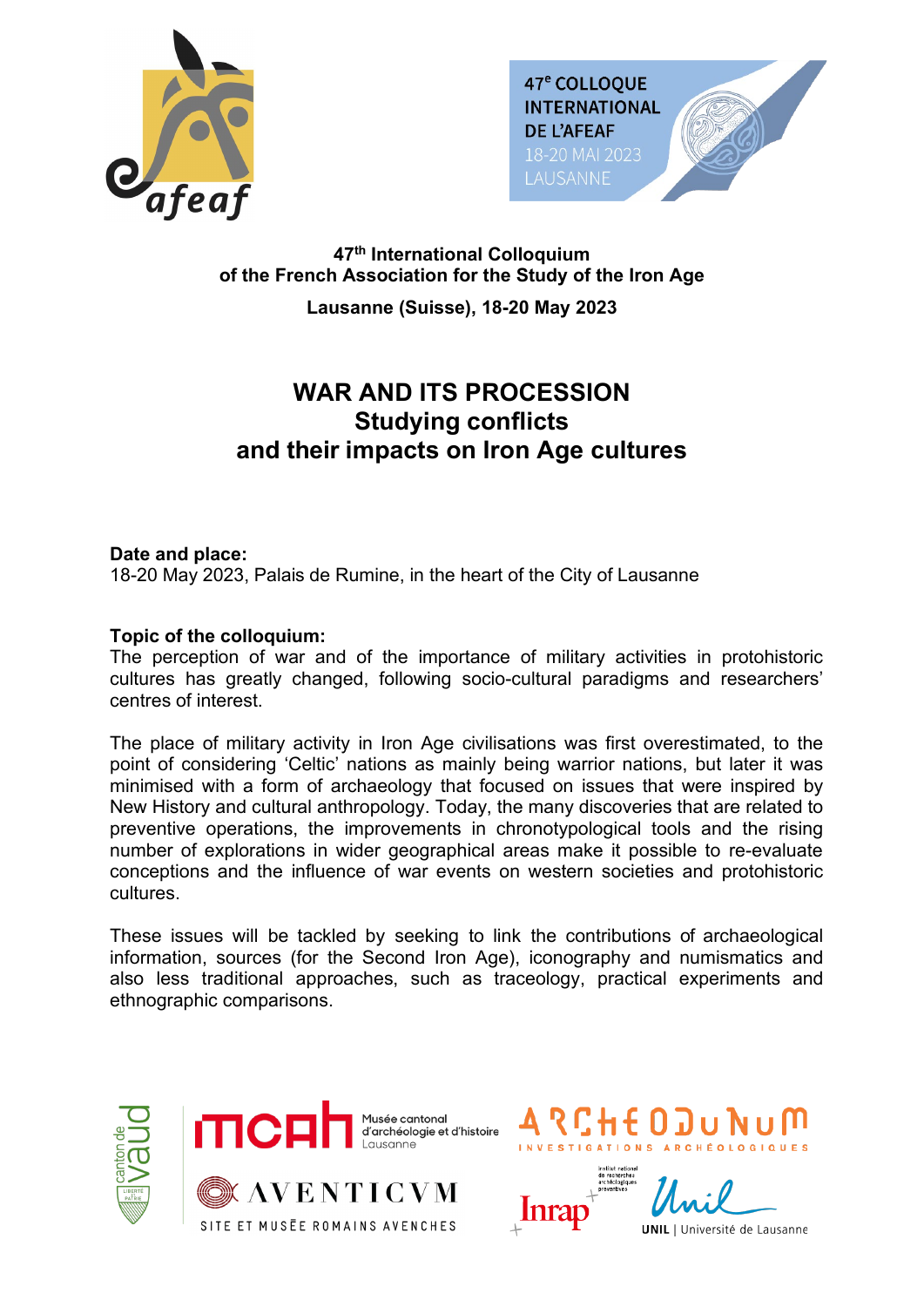



# SESSION 1. **UNDERSTANDING EVENTS: ARCHAEOLOGY, CONFLICTS AND POPULATION MOVEMENTS**

### • **Battles, wars, violence and migratory phenomena**

*Anthropological study of the topic of war and conflict situations and how archaeologists can identify them.*

*Presentation of the results of recent research into military events: focus on battle sites in the First and Second Iron Ages without historical attestation.*

*Research into cultural disruptions and markers that show evidence of population displacements and work about conflicts that are known through literary sources.*

### • **What happened to sites and historical analysis**

*Study of the contexts of the creation, modification and abandonment of sites or groups of sites from the First and Second Iron Ages: potential and methodological risks.*

*How and why Hallstatt fortified settlements, and more broadly protohistoric settlements, were founded and how and why they disappeared.*

*The development of* oppida *and other types of La Tène urban areas (2nd to 1st centuries) put into historical perspective.*

### • **Turmoil, ritual deposits and human sacrifices**

*Evaluation of the potential of ritualised weapon deposits to show proof of Iron Age battles: archaeometry and ethnoarchaeology. Contextualisation of deposits buried in places of worship and locations of remarkable ritual practices.*

*Study of isolated weapon deposits, the presence of military equipment in watercourses and the chronological and historical contexts of the attestations of human sacrifices and crouched burials.*

*Evaluation of links between the phenomena observed and conflict situations.*



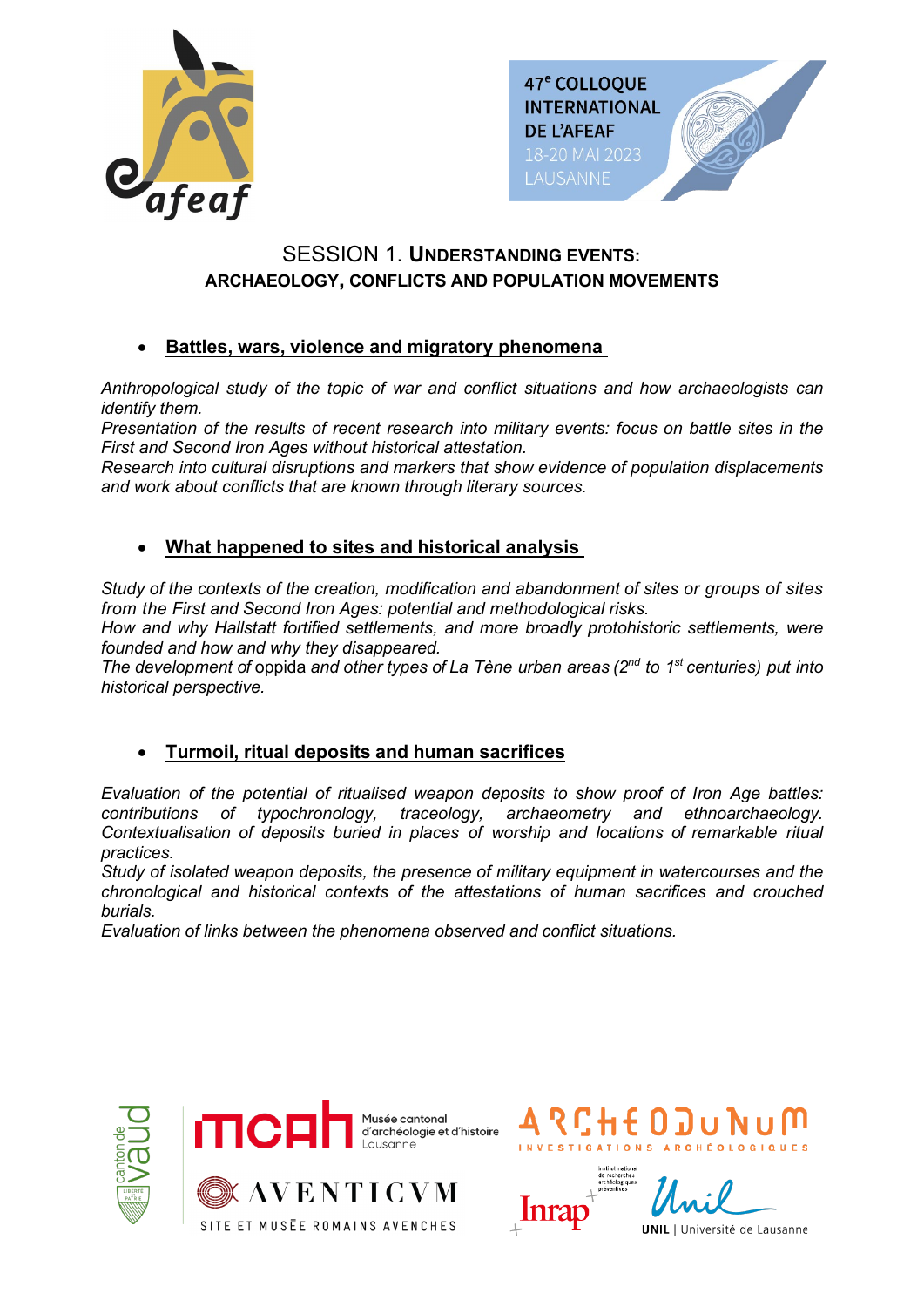



## SESSION 2.**WAR, CULTURE, SOCIETIES AND THE ECONOMY**

### • **Martial practices**

*Contributions focused on weapons, their potential and how they were used. Interpretations based on the archaeological data, literary sources and iconography (Hallstatt, La Tène and Mediterranean), archaeometric and traceological analysis and ethnographic comparisons, as well as the results of practical experiments.*

### • **Weapons as social and identity markers**

*Research into assemblies of tombs with weapons, leading to taxonomic and sociological analysis.*

*Study of the potential of the presence of weapons in rural settlements and urban areas in determining the social status of their owners.*

*Representation of armed warriors, an iconography at the service of power.*

*Contributions from studies about weapon production techniques (metallography and experimentation).*

### • **Territorial surveillance and defence systems**

*Presentation of studies about networks of fortified settlements in the First and Second Iron Ages.*

*Study of the roles of fortifications and their architecture, topographic choices, ranking of sites, distances and inter-visibility between them.*

*Attempts at modelling territorial defence systems and evaluating their importance in structuring territories.*

### • **Conflicts, war economies, monetarisation and monetary facies**

*Methodological studies about the links between historic & military events and the monetarisation of the Celtic area*.

*Research into the war economy, the mobilisation of resources for waging war and military operations.*

*Research into the historic contexts of monetary hoards from the Second Iron Age. Research into the contributions of numismatic data to bring to light conflicts and population displacements.*



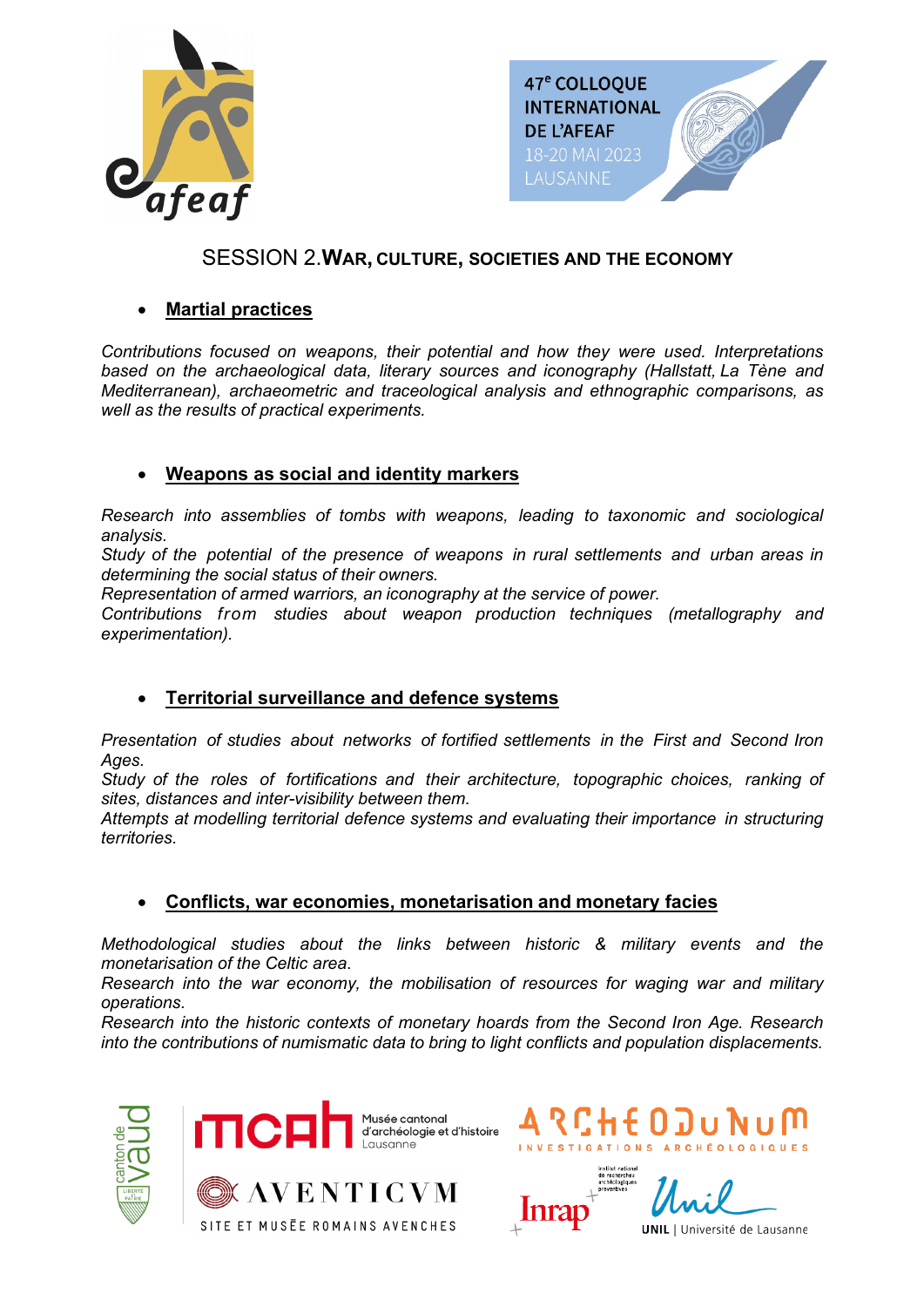



*Proposals for communications or posters must be submitted to the secretariat of the colloquium by 01 September 2022, with the contact details and parent institutions of every author, the title and a summary of 2,500 to 3,000 characters for oral communications and 1,500 characters for posters.*

*Secretariat of the colloquium at this address:* afeaf2023lausanne@gmail.com

#### **Organising committee**

**Philippe Barral** (Président de l'AFEAF), **Philippe Gruat** (Trésorier de l'AFEAF), **Valérie Taillandier**  (Secrétaire générale de l'AFEAF), **Sylvie Barrier** (Docteure en archéologie, Université de Lausanne, Archeodunum SA), **Matthieu Demierre** (Premier assistant, Université de Lausanne, Archeodunum SA), **Julia Genechesi** (Directrice adjointe, Musée cantonal d'archéologie et d'histoire), **Denis Genequand** (Directeur des Site et Musée romains d'Avenches), **Thierry Luginbühl** (Archeodunum SA), **Lionel Pernet** (Directeur, Musée cantonal d'archéologieet d'histoire).

#### **Scientific committee**

**Sylvie Barrier** (Docteure en archéologie, Université de Lausanne, Archeodunum SA), **Gérard Bataille** (Directeur adjoint scientifique et technique, Inrap Bourgogne – Franche-Comté), **Alexandre Beylier** (Directeur du service archéologique de Sète agglopôle méditerranée, UMR 5140), **Tomasz Bochnak** (Professeur, Instytut Archeologii Uniwersytetu Rzeszowskiego), **Caroline Brunetti** (Archéologue cantonale, État du Valais), **Valérie Delattre** (Archéo-anthropologue, Inrap), **Matthieu Demierre** (Premier assistant, Université de Lausanne, Archeodunum SA), **Emilie Dubreucq** (Docteure en Archéologie, EVEHA, UMR 5608), **Christa Ebnöther** (Professeure, Ordinaria für Archäologie der Römischen Provinzen, Universität Bern), **Julia Genechesi** (Directrice adjointe, Musée cantonal d'archéologie et d'histoire), **Denis Genequand** (Directeur des Site et Musée romains d'Avenches), **Benjamin Girard** (Docteur en archéologie, associé UMR 7299), **Philippe Gruat** (Trésorier de l'AFEAF et Directeur du Service archéologique départemental de l'Aveyron), **Eneko Hiriart** (Chercheur CNRS, IRAMAT-CRP2A, UMR 5060, Université Bordeaux Montaigne), **Sabine Hornung** (Professeure, Vor- und Frühgeschichte, Universität des Saarlandes), **Sophie Krausz** (Professeur des Universités, Protohistoire européenne, Université de Paris 1 Panthéon Sorbonne), **Jan Kysela** (Professeur assistant, Ústav pro klasickou archeologii, Univerzita Karlova), **Anne Lehoërff** (Professeur, Chaire Inex CY Cergy Paris Université), **Thierry Lejars** (Directeur de recherche CNRS, UMR 8546), **Thierry Lüginbuhl** (Archeodunum SA), **Stefanie Martin-Kilcher** (Professeure émérite, Archäologie der Römischen Provinzen, Universität Bern), **Franck Mathieu** (Spécialiste de l'armement et des guerriers gaulois), **Pierre-Yves Milcent** (Maître de conférence, Université de Toulouse-Jean Jaurès, UMR 5608), **Emilie Millet** (Responsable de recherches archéologiques et spécialiste du mobilier métallique, Inrap, UMR 8546), **Lionel Pernet** (Directeur, Musée cantonal d'archéologie et d'histoire), **Matthieu Poux** (Professeur d'archéologie romaine et gallo-romaine, Université Lumière Lyon 2, UMR 5138), **Guillaume Reich** (Ingénieur de recherche - Archéologue, UAR